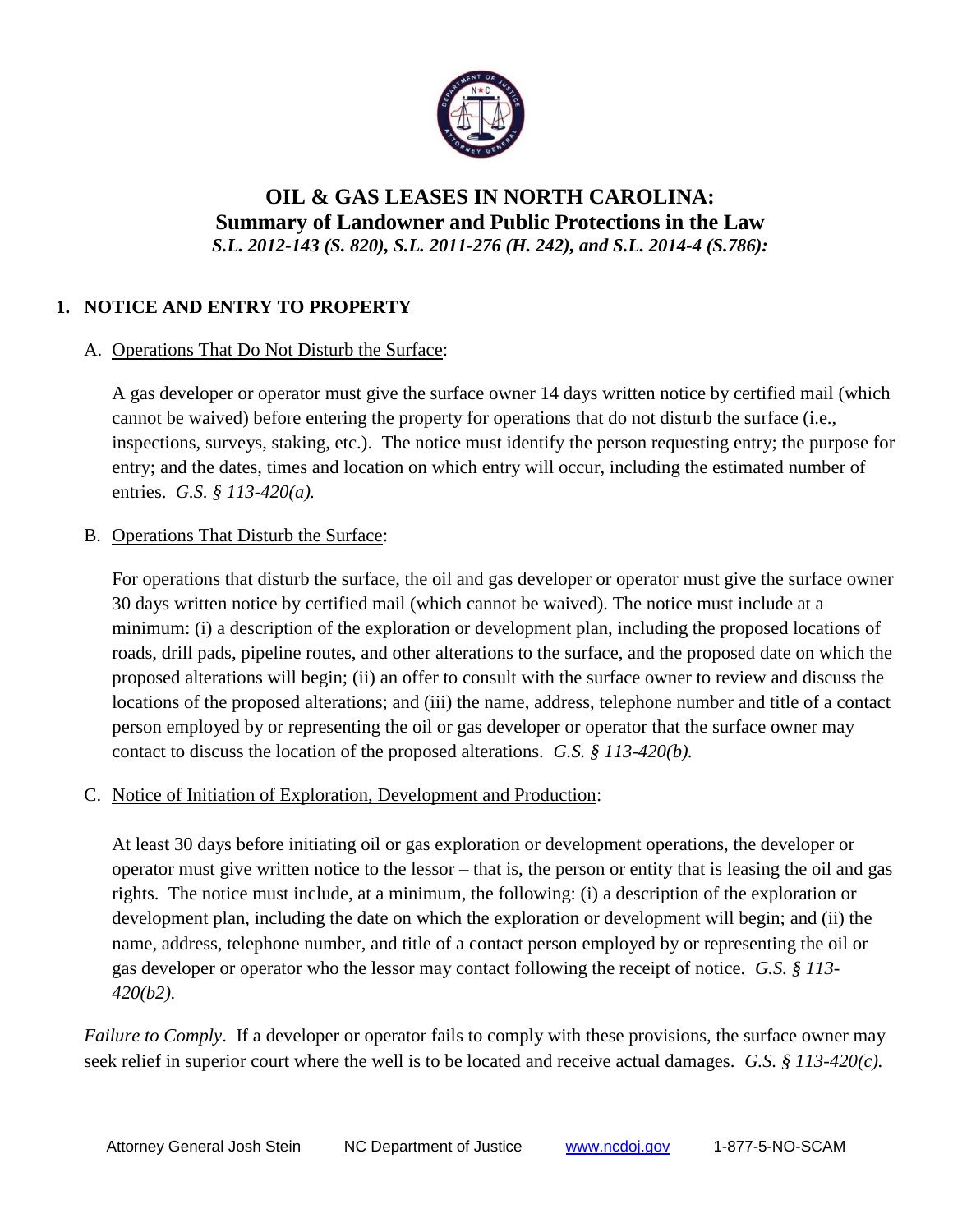# **2. WATER SUPPLY AND WATER CONTAMINATION**

## A. Use of Water by the Operator and Compensation:

A gas lease must clearly state whether the operator will use water supplies located on the property. If so, the lease must estimate the amount of water to be withdrawn, and the operator must seek the permission of the surface owner before using water from the property. The operator may not restrict the landowner's water supply for domestic uses. Finally, the lease must provide for "full compensation" to the landowner for any water use by the operator "in an amount not less than the fair market value." *G.S. § 113-423(e).*

## B. Pre-Drilling Testing of Water Supplies:

All gas leases must include a clause requiring the operator or developer to pay the reasonable costs for testing all water supplies within one half mile from a proposed wellhead at least 30 days prior to drilling, and for at least five follow-up tests at 6 months, 12 months, 18 months, and 24 months after production begins, and a test within 30 days after completion of production activities at the site. The North Carolina Department of Environmental Quality ("DEQ") must identify the location of all water supplies, including wells, on a property where drilling is to occur. A surface owner must use an independent third party selected from a laboratory certified by DEQ to sample wells located on their property, and the developer or operator must pay the reasonable costs involved in testing the wells. All results from testing under this section must be provided to DEQ within 30 days of testing. The testing results are a public record, and DEQ must post any results to DEQ's website within 30 days of receiving the results. *G.S. § 113-423(f).*

# C. Presumptive Liability for Water Contamination:

It is presumed that a gas operator is responsible for, or caused, contamination of all water supplies that are within a one-half mile radius of the wellhead. To prove otherwise, an operator must prove one of the following: (i) the contamination existed prior to drilling; (ii) the landowner refused to allow the operator access to conduct a pre-drilling test; (iii) the water supply is not within a one-half mile radius of the wellhead; or (iv) the contamination was a result of other factors and not due to the operator's activities. *G.S. § 113-421(a), (a1).*

# D. Damages and Replacement of Water Supply Where Contamination Occurs:

If a water supply is contaminated, the operator is liable for damages, and must provide a replacement water supply to the surface owner and others using the water supply, and the water supply "must be adequate in quality and quantity for those persons' use." *G.S. § 113-421(a), (a4).*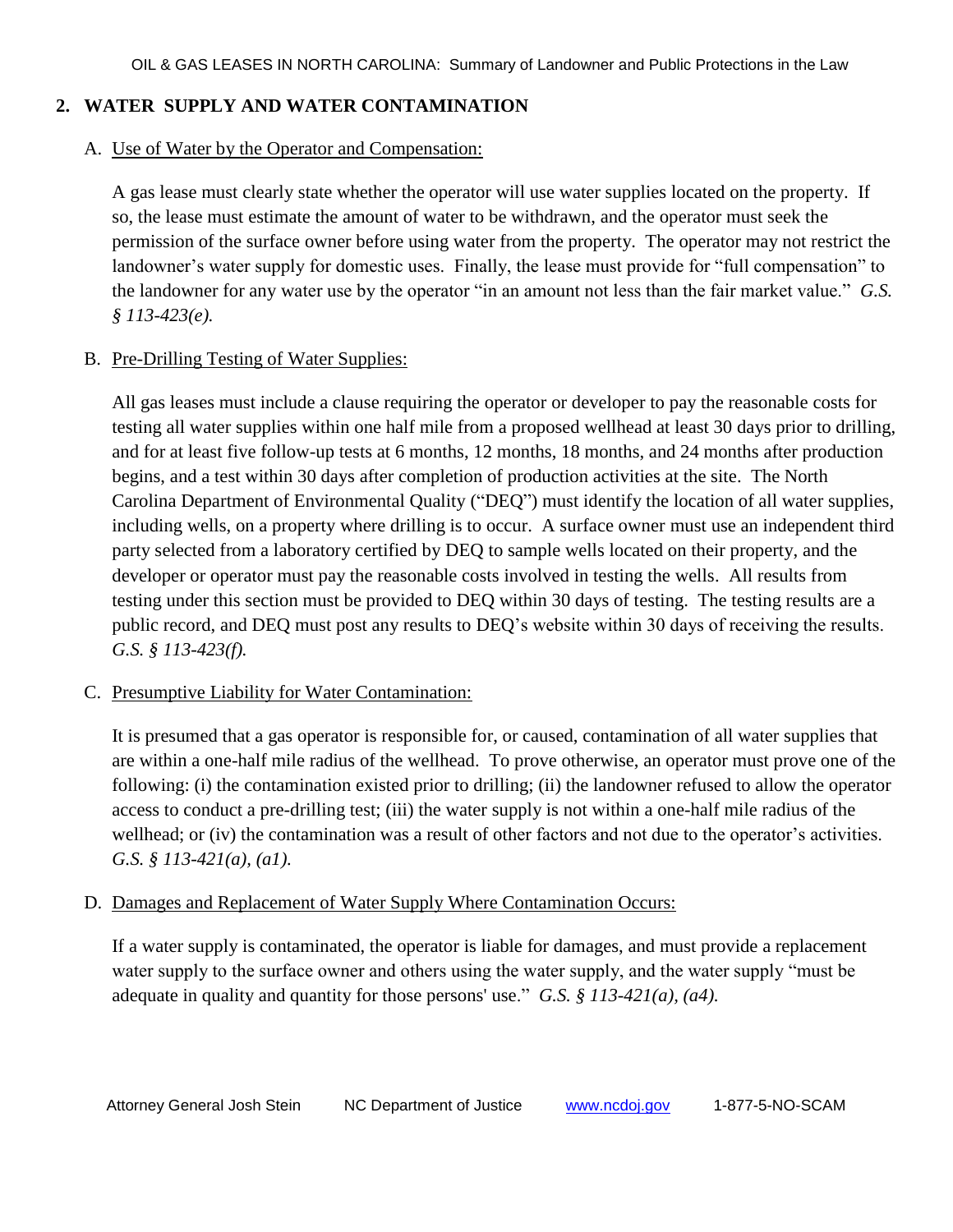## **3. SURFACE ACTIVITIES AND COMPENSATION FOR DAMAGES**

A. Reasonable Accommodation of Surface Uses:

A gas operator must accommodate the surface owner "by minimizing intrusion upon and damage to the surface of the land." As used in the Act, this means "selecting alternative locations for wells, roads, pipelines, or production facilities, or employing alternative means of operation that prevent, reduce, or mitigate the impacts of the oil and gas operations on the surface, where such alternatives are technologically sound, economically practicable, and reasonably available to the operator." *G.S. § 113- 423.1(b).* 

If an operator fails to comply with this requirement, the landowner may bring an action for damages. *G.S. § 113-423.1(b).*

B. Required Compensation for Damages:

An operator is obligated to pay the surface owner compensation for all of the following damages caused by the operator's activities:

- Damage to a prior water supply;
- The cost of repair of personal property "up to the value of replacement by personal property of like age, wear, and quality"; and
- Damage to any livestock, crops, or timber determined according to the market value of the resources destroyed, damaged, or prevented from reaching market. *G.S. §113-421(a1).*

#### **4. INDEMNIFICATION**

If a neighboring landowner, or any other person, brings a lawsuit against a landowner in connection with the operator's activities, the operator is responsible for all costs of defending the suit and for any resulting liability, as the operator must:

> "indemnify and hold harmless a surface owner against *any claims* related to the … operator's activities on the … property, including, but not limited to, (i) claims of injury or death to any person; (ii) damage to impacted infrastructure or water supplies; (iii) damage to a third party's real or personal property; and (iv) violations of any federal, State, or local law, rule, regulation, or ordinance, including those for protection of the environment." *G.S. § 113-422 (emphasis added).*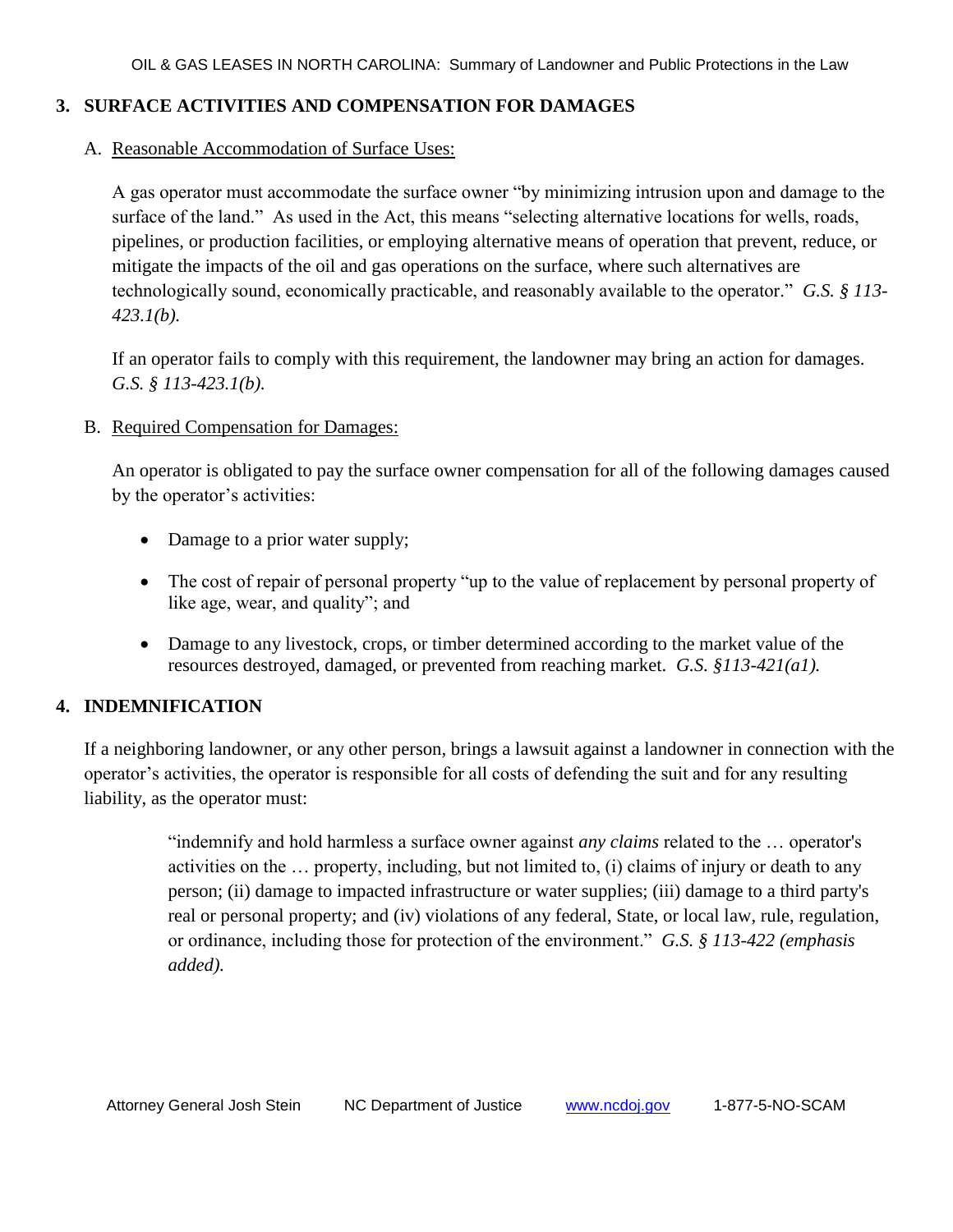# **5. RECLAMATION**

- A. Reclamation Required. A developer or operator is required to reclaim or restore all surface areas within two years following completion of operations. *G.S. § 113-421(a3).*
- B. Reclamation Bond Required. Prior to beginning activities, the gas developer or operator must provide a bond to the surface owner sufficient to cover reclamation of the property. In addition, the developer or operator must provide a bond running to the State sufficient to cover any environmental damage caused by the drilling in an amount no less than \$1,000,000, which may be increased by the Mining and Energy Commission. *G.S. § 113-421(a3).*

# **6. ACTIONS FOR DAMAGES**

- A. Actions to be Brought in Superior Court. Any action by the surface owner to recover damages or royalties in connection with the gas operations is to be brought in superior court where the property is located.
- B. Award of Attorneys' Fees and Costs. If the surface owner wins an action to recover unpaid royalties or other damages, the court "shall award any court costs and reasonable attorneys' fees" to the surface owner or his or her assignee. *G.S. § 113-421(c).*
- C. Arbitration Clauses Prohibited. Conditions precedent, notice provisions, or arbitration clauses included in lease documents that have the effect of limiting access to the superior court where the well is located are "void and unenforceable." *G.S. § 113-421(d).*

#### **7. LANDMAN REGISTRY**

Gas leases are often offered by salesmen called landmen who research property titles and solicit landowners to sign leases, often going door-to-door. Some landmen work for oil and gas companies; some are employed by independent landman companies; and others are independent contractors.

- A. Creation of Registry. Any landman doing business in North Carolina is required by law to register with DEQ, which is to establish and maintain a registry of landmen operating in the State. To check out a landman with DEQ, visit [https://deq.nc.gov/about/divisions/energy-mineral-land-resources/energy-mineral](https://deq.nc.gov/about/divisions/energy-mineral-land-resources/energy-mineral-land-permits/oil-gas-program-forms/registry-of-landmen)[land-permits/oil-gas-program-forms/registry-of-landmen](https://deq.nc.gov/about/divisions/energy-mineral-land-resources/energy-mineral-land-permits/oil-gas-program-forms/registry-of-landmen) or call 877-623-6748. *G.S. § 113-425(a), (b).*
- B. Denial or Suspension of Registration. DEQ may deny registration to an applicant, reprimand a registrant, suspend or revoke a registration, or impose a civil penalty on a registrant if DEQ finds that the applicant or registrant:
	- Fraudulently or deceptively obtains, or attempts to obtain, a registration;
	- Uses or attempts to use an expired, suspended, or revoked registration;

Attorney General Josh Stein NC Department of Justice [www.ncdoj.gov](http://www.ncdoj.gov/) 1-877-5-NO-SCAM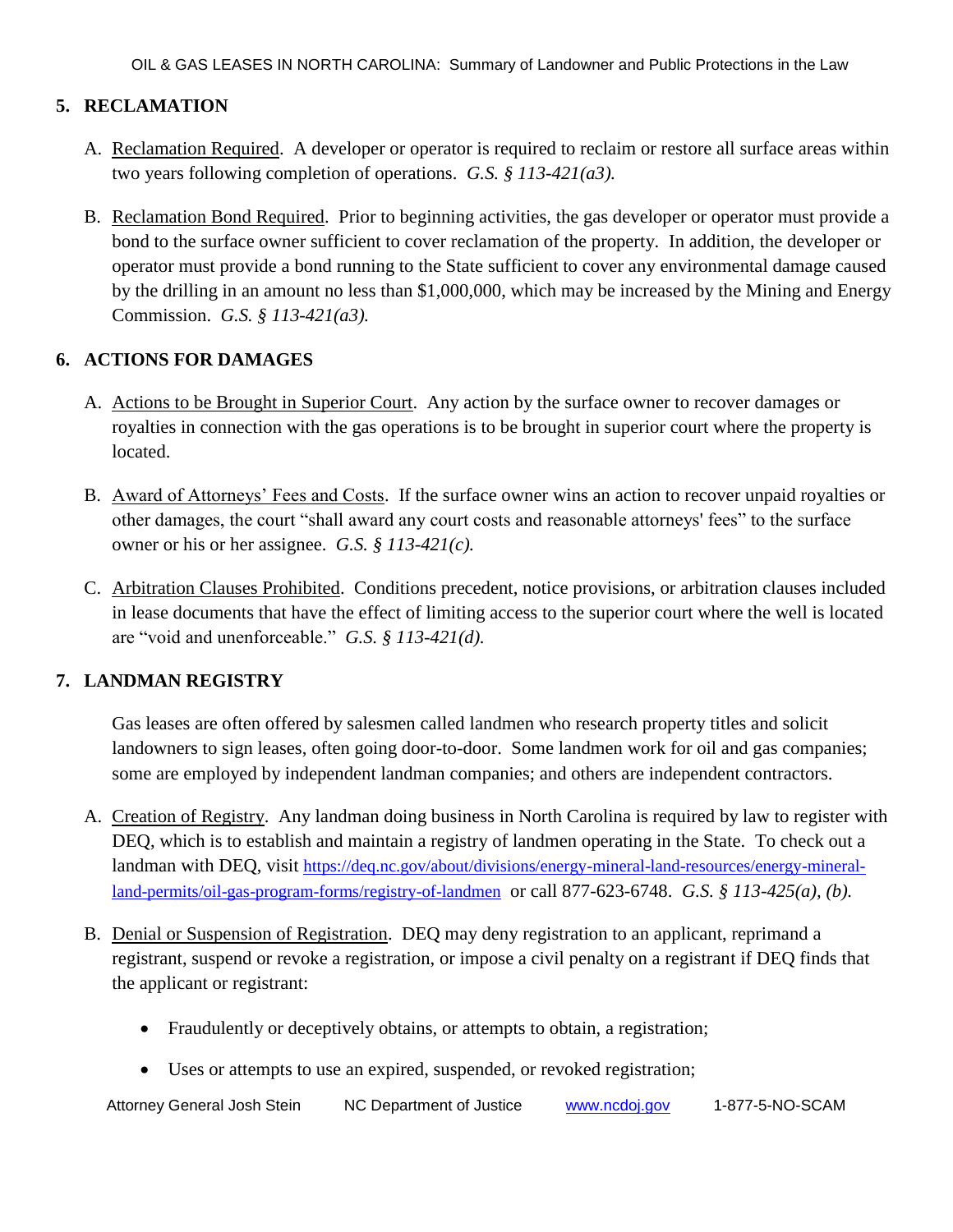OIL & GAS LEASES IN NORTH CAROLINA: Summary of Landowner and Public Protections in the Law

- Falsely claims to be a registered landman;
- Engages in any other fraud, deception, misrepresentation, or knowing omission of material facts related to oil or gas interests;
- Had a similar registration or license denied, suspended, or revoked in another state or jurisdiction; or
- Engages in other violations of the section. *G.S. § 113-425(c).*

## **8. REQUIRED LEASE TERMS**

#### A. Landowner Education Information Required to be Provided When a Lease is Offered:

At the time that a lease is offered, the developer, operator or other person offering the lease is required to provide the landowner with a publication on oil and gas leases and landowners' rights in North Carolina by the Attorney General's Consumer Protection Division and a copy of the part of state law that includes landowner and public protections (see Part V. of Session Law 2012-143 (S. 820), the Clean Energy and Economic Security Act, available online at [www.ncleg.net\)](http://www.ncleg.net/). *G.S. §§ 113-423(a), 113-426.*

A copy of the publication from the Attorney General's Office, Oil & Gas Leases: Landowners' Rights, is also available online at [www.ncdoj.gov.](http://www.ncdoj.gov/)

B. Bonus Payments:

When a landowner signs a lease, they are often paid a lump sum amount called a bonus payment, which is typically paid per acre at the current market rate for the area. Bonus payments can vary dramatically depending on the amount of land leased, the market price of gas, whether there is established gas production in the area, whether competition exists for leases, and the knowledge and negotiating skill of the parties. Sometimes bonus payments are not made to the landowner when the lease is signed, but payment is instead deferred until the lessee –the party offering the lease – completes its title research and verifies the landowner's ownership of the oil and gas rights.

Under North Carolina law:

- Bonus payments or any other initial payments must be paid to the landowner within 60 days of the execution of the lease. *G.S. § 113-423(d).*
- If the bonus payment is not made within 60 days, the landowner is entitled to interest at the rate of 10% per year on the unpaid amount. *G.S. § 113-423(d).*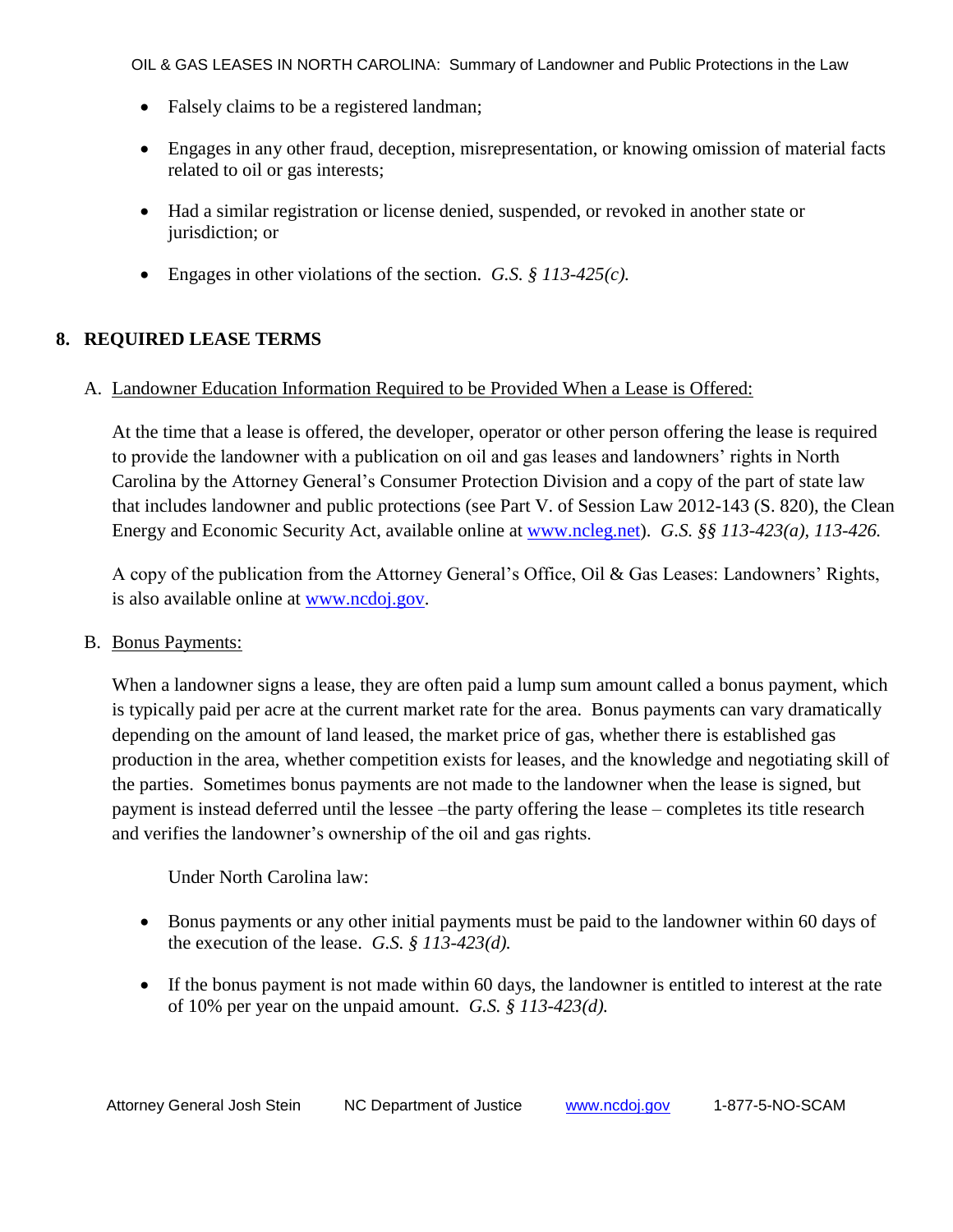OIL & GAS LEASES IN NORTH CAROLINA: Summary of Landowner and Public Protections in the Law

C. Disclosure that the Landowner Should Obtain the Approval of their Mortgage Lender Before Signing:

All gas leases entered into on or after July 2, 2012 must contain a conspicuous disclosure that a landowner should obtain the approval of his or her mortgage lender before signing the lease.

The lease must contain the following written disclosure, which must be in boldface type, and must be initialed by the landowner:

"Surface owners are advised to secure written approval from any lender who holds a mortgage or deed of trust on any portion of the surface property involved in the lease prior to execution of the lease and obtain written confirmation that execution of the lease will not violate any provision associated with any applicable mortgage or deed of trust, which could potentially result in foreclosure." *G.S. § 113-423(i).*

## D. Royalty Payments:

- Any oil or gas lease must provide for a royalty payment of at least 12.5% of the proceeds of sale. A number of other states, including Pennsylvania, also have statutory minimums of 12.5%. *G.S. § 113-423(c).*
- Prohibition of deductions for costs. Royalties "shall not be diminished by pre-production or post-production costs, fees, or other charges assessed by the oil or gas developer or operator against the property owner." *G.S. § 113-423(c).*
- Royalty payments must made no later than six months after the date of first sale, and afterwards, no later than 60 days after the end of the calendar quarter within which subsequent production is sold. *G.S. § 113-423(c).*
- With each royalty payment, the landowner must be provided with documentation showing the time period for which the royalty payment is made, the quantity of product sold within that period, and the price received, at a minimum. *G.S. § 113-423(c).*
- If royalty payments are not made on time, the landowner is entitled to interest at the rate of 12.5% per year on the unpaid amounts. *G.S. § 113-423(c).*
- Upon written request, the landowner is entitled to inspect and copy records of the oil or gas developer or operator related to production and royalty payments associated with the lease. *G.S. § 113-423(c).*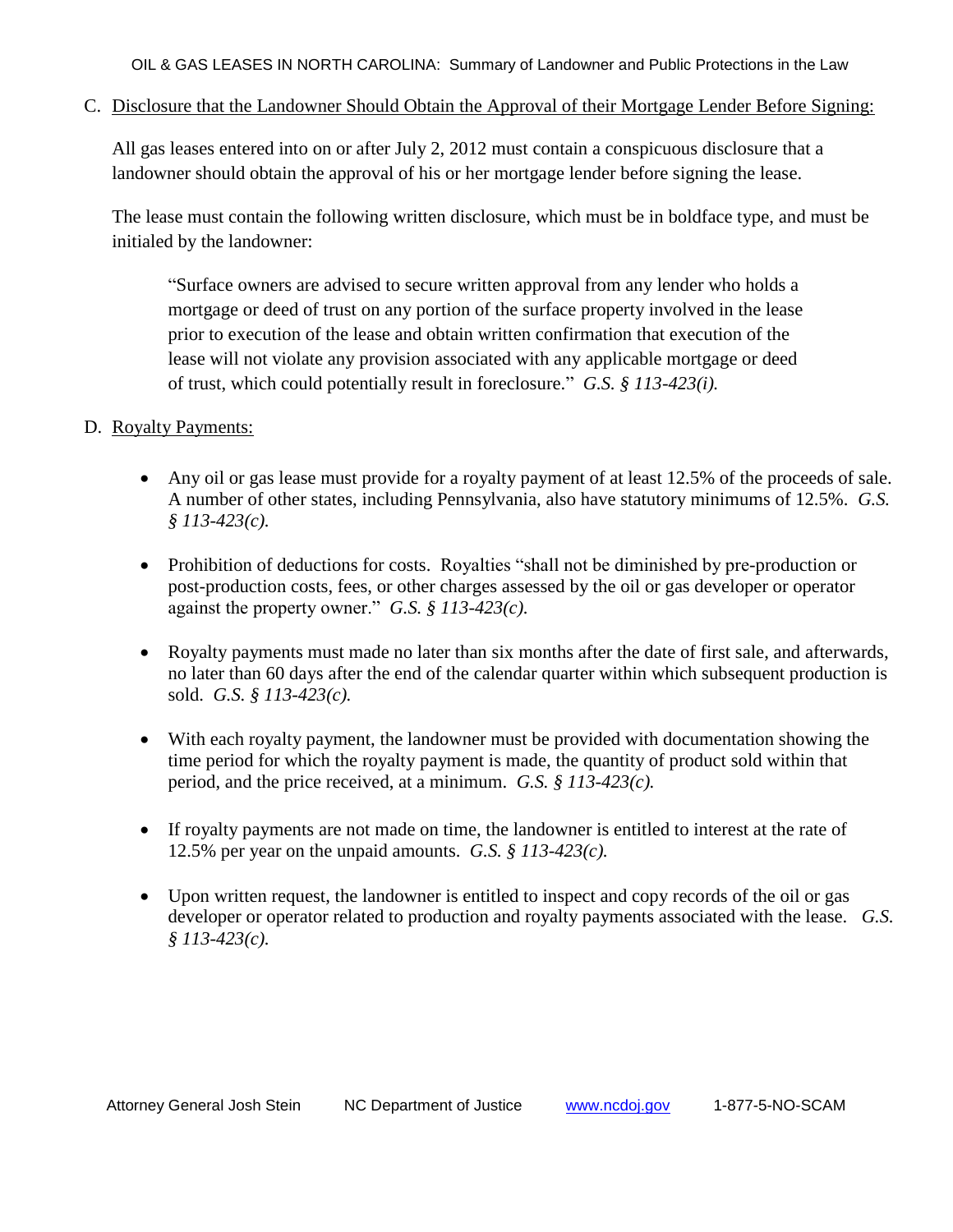OIL & GAS LEASES IN NORTH CAROLINA: Summary of Landowner and Public Protections in the Law

## E. Right of Cancellation:

- After signing an oil or gas lease, either party to the lease may rescind or cancel the lease within seven business days by notifying the other party in writing. If any payments have been made, those amounts must be returned.
- All oil or gas leases must contain a "bold and conspicuous notice" of this right. *G.S. § 113- 423(j); Session Law 2012-201 (H 953).*

### F. Maximum Duration of Lease:

- Any oil or gas lease is deemed to expire at the end of 10 years, unless oil or gas is being produced for commercial purposes from the leased property.
- If, at any time after the 10-year period, commercial production of oil or gas is terminated for a period of six months or more, the lease ends.
- Production includes "the actual production of oil or gas by a lessee, or when activities are being conducted by the lessee for injection, withdrawal, storage, or disposal of water, gas, or other fluids, or when rentals or royalties are being paid by the lessee."
- Any *force majeure* clause (a clause related to extraordinary events such as war or natural disaster) in a lease will not extend the lease beyond these timeframes.
- Any assignment or agreement to waive these provisions is invalid and unenforceable. *G.S. § 113-423(b).*

# **9. ADDITIONAL PROVISIONS**

#### A. Recording of Leases:

All oil or gas leases, including any assignments of leases, must be recorded within 30 days of execution in the register of deeds office in the county where the land is located. *G.S. § 113-423(g).*

#### B. Notice of Assignment Required:

If a lease is subsequently assigned or sold, the lessee must give written notice to the landowner within 30 days of the assignment. If there is a "split" estate, and the person entering into the lease is not the surface owner of the property, the lessee must notify the surface owner as well. *G.S. § 113-423(h).*